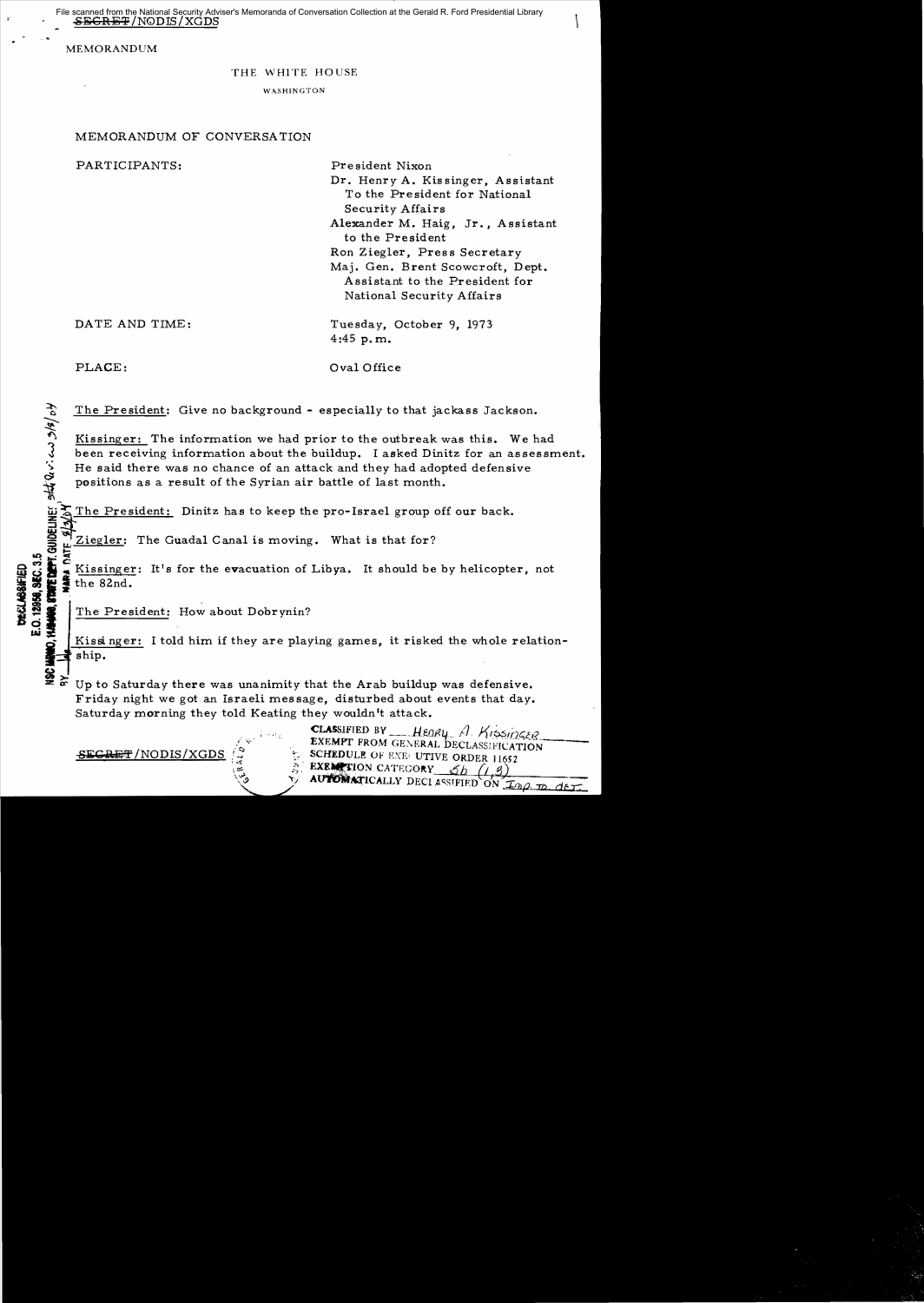$-2-$ 

Never once did we tell the Israelis not to attack. After the war started, I approached the Soviets; they British were for a joint approach in the Security Council. The Soviets refused; the British wanted a simple ceasefire, but then decided not to submit any resolution. The Chinese had no instructions.

Golda said they would have victory by Wednesday night and not to table a resolution before Tuesday.

Egypt is opposed to a resolution also.

The Soviet Union has asked for us to hold off on a resolution while they work with the Arabs.

For us to table a resolution would be a disaster right now. If the Russians come in with a simple ceasefire, we are in trouble. We can't veto it. We either vote yes or abstain.

We are still in good shape. We are the only ones that both sides are talking to. We have two messages from Ismail; we kept Jordan out; we have a message of thanks from Lebanon; and we are in touch with the Russians.

The President: How many Americans are there in Israel?

Kissinger: If the Arabs sense that the Israelis have lost more than they have admitted, they might rush in.

The President: Why do we have such lousy tanks?

Let's give them some M-60 tanks. It would give them great assurance if we could eventually give them laser bombs.

Let's go ahead on the consumables. But the quid pro quo is to tell Golda to call off the Jewish Community in this country. If it gets hairy, we may need to do more.

Kissinger: But not today.

The President: The Israelis must not be allowed to lose. How about sneaking in planes and tanks?

Kissinger: We can wait until Thursday. If the Israelis for the first time were pushed back by Arabs...

The President: Let's identify the tanks and planes on a contingency basis -in Euro pe.

SECRET/NODIS/XGDS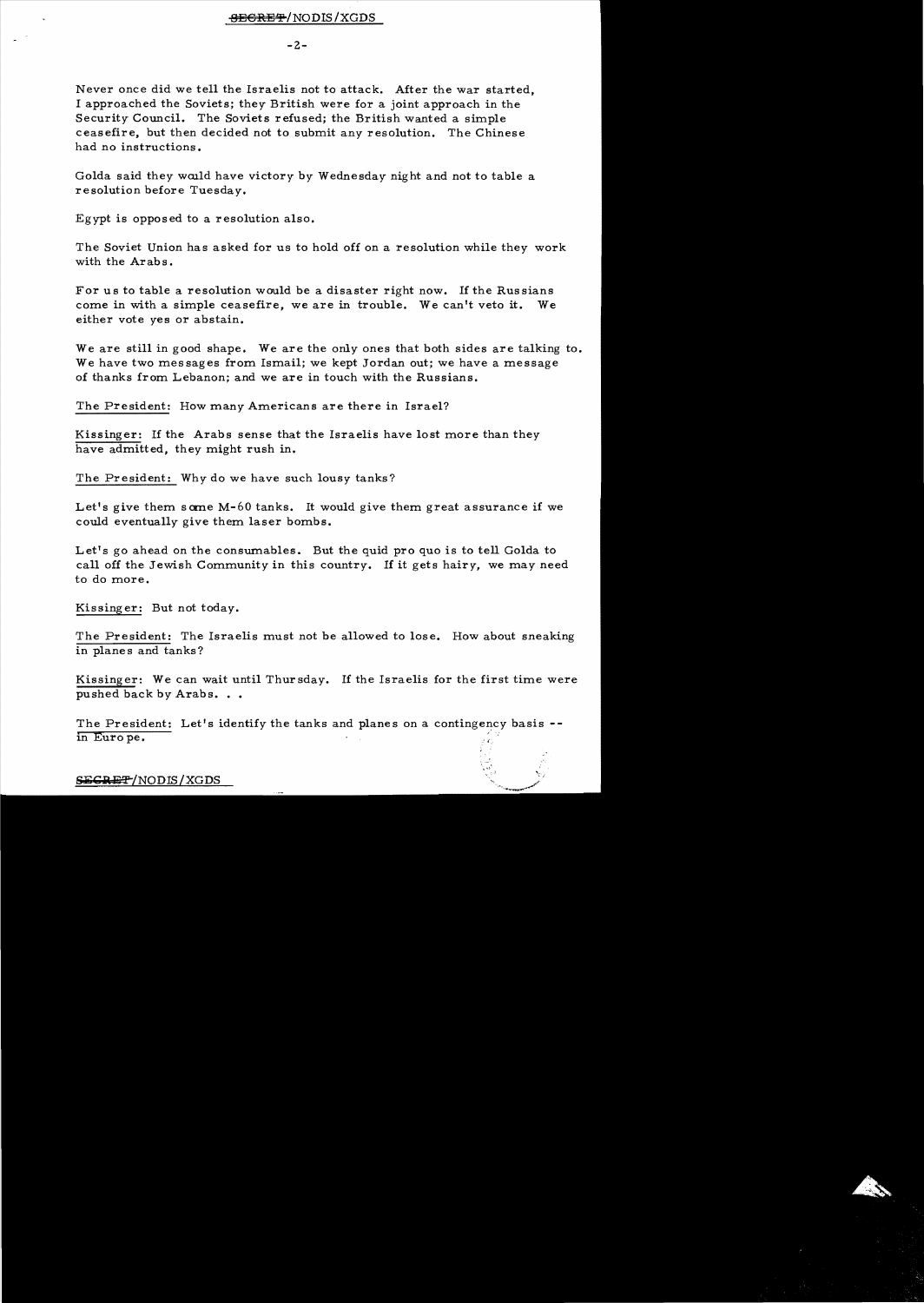Kissinger: We want to stick by Israel now so they won't turn on you during the diplomatic phase.

For the leadership meeting. They'll ask: Will we replace the equipment?

Keep it as cool as possible at the leadership meeting. It will keep the Arabs quiet and the Israelis know what we will be doing.

The Israelis will face a new problem. They have lost their invincibility and the Arabs have lost their sense of inferiority.

## SEGRET/NODIS/XGDS

'.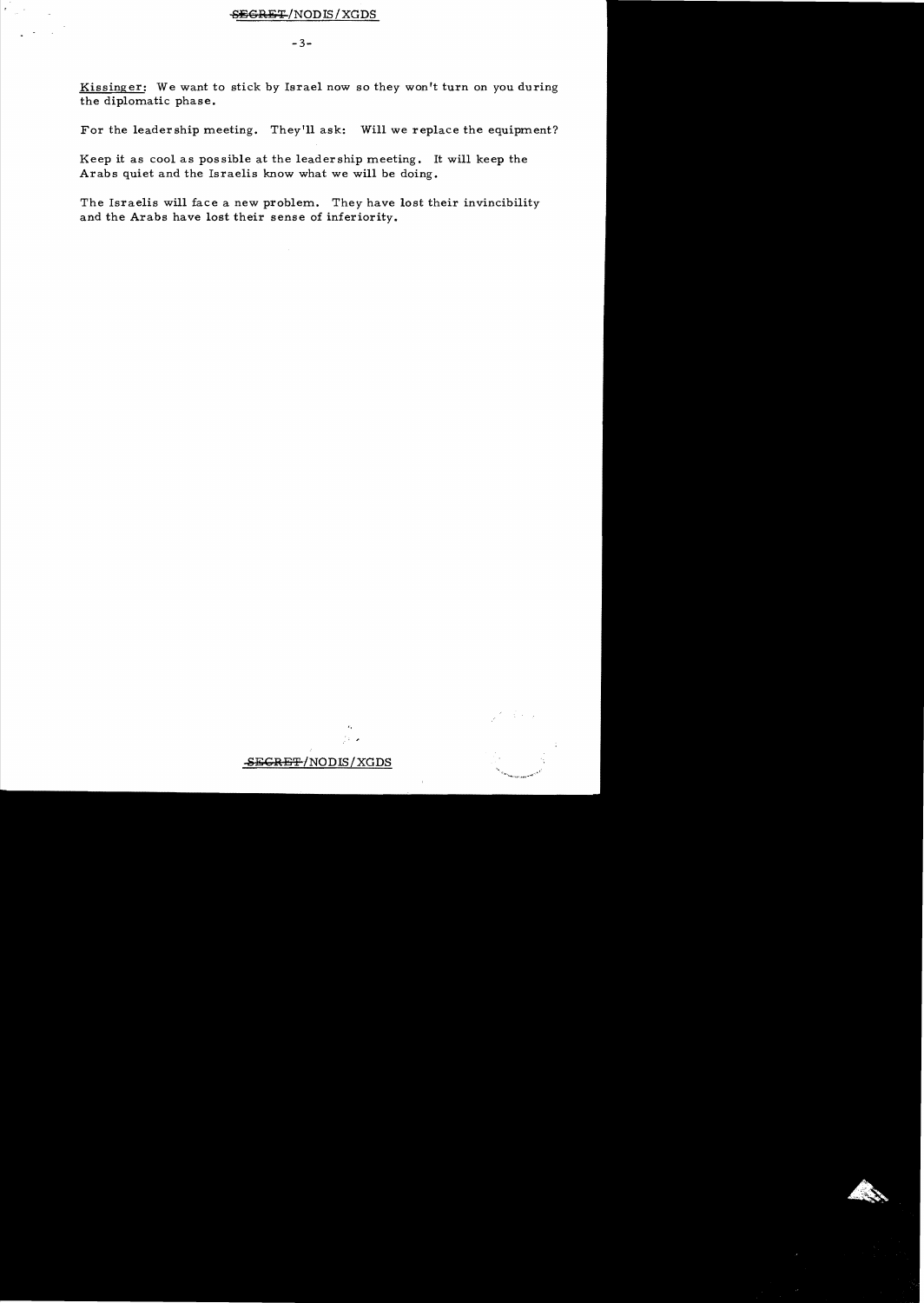$P(M\rightarrow V550$  matico state Cart 2nty w/ Pro/ HN/Hmi/ Zright/Sco P Crim no bortogram 1-24 that forknow fartsom Erans I a private arthur Hal him were info<br>about build up. Ook Simily from which a logital<br>His said we chance of slendt of Conservation with a<br>Daniely track buy for Straw years with with a<br>Consent count were one of hilly and the Amicdrew Dologer 1<br>Told time if they doging graves it withed who whitness was defensive Friting wight Issanti may  $\Omega$ Saturday monie White and hit on till donation not to attack. after was started, day prouded sv, Birts for found y promh in SC. SC uprand, Buts winnted serigh CF, but then decided us seposition Christie had we instruction. Coold a savid they would have intry by wel inget + not to tell insolution before Trus's Eggst opport a usulution dos. SU thas asked for was to hall off on a resolution while they work w/ How c ando. For anoth take a undertwise would be a describe with non of Russiano come in w/a single CF, we in trouble. Can't with - within yes a abstance. We are still in good shape. We cont one both are taking to, We have 2 hogy to poin Irman. heart jordin met, may of though "from helmon. **DECLASSIFIED** NSC MEMO 11/2400, STATE DEPT. GUIDELINES State Dev. en 3/8/04